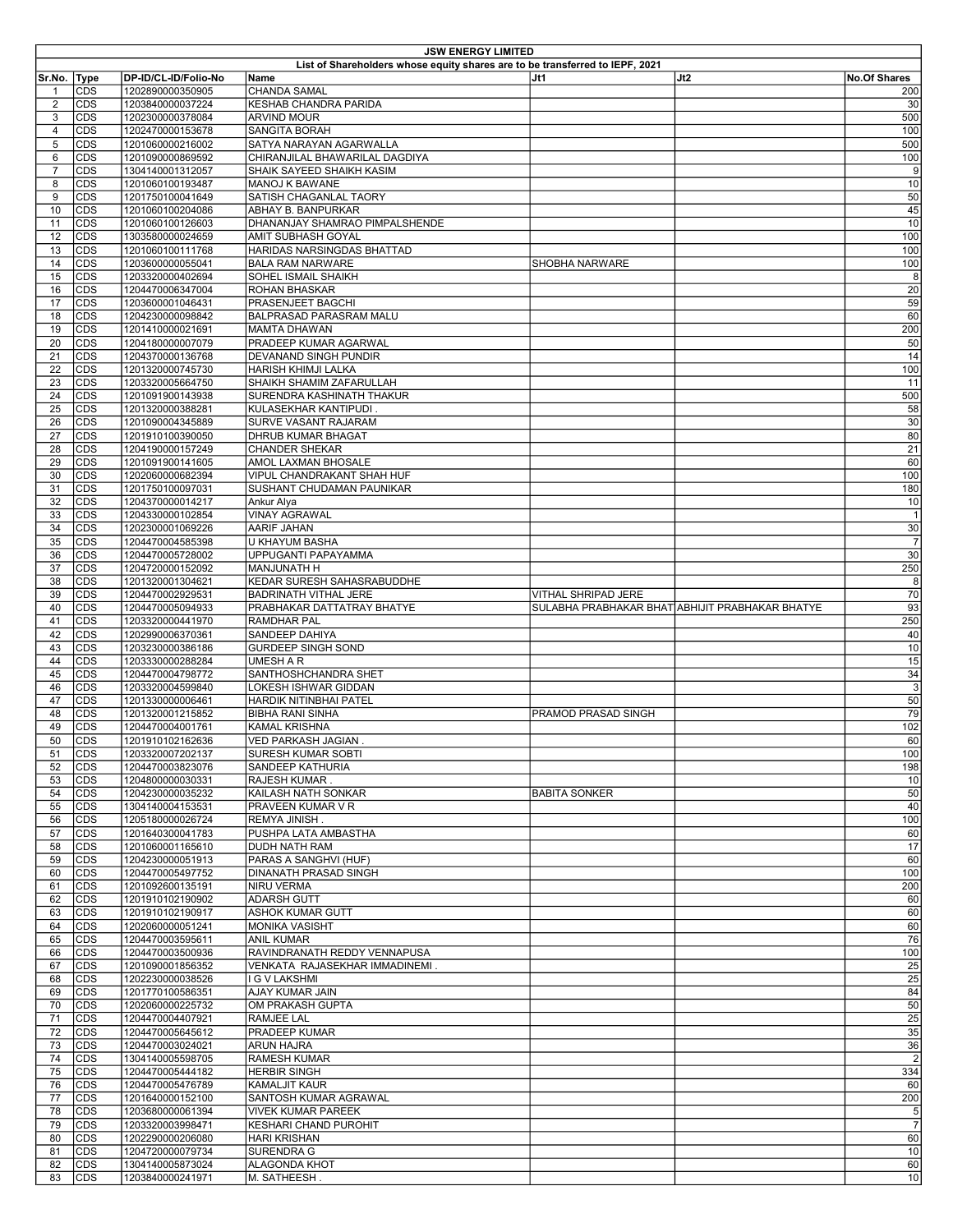| 84             | <b>CDS</b>               | 1203320001665484                     | HIMANSHU KRISHNA SARKAR                                     |                           | 10                    |
|----------------|--------------------------|--------------------------------------|-------------------------------------------------------------|---------------------------|-----------------------|
| 85             | <b>CDS</b>               | 1203320002037526                     | BHARATBHAI DAYABHAI PATEL                                   |                           | 25                    |
| 86             | <b>CDS</b>               | 1203840001238151                     | <b>SUDIP MAL</b>                                            |                           | 5                     |
| 87<br>88       | CDS<br>CDS               | 1205140000090771<br>1205670000150435 | KATAMANENI SUSANA VARA PRASAD<br>SMITHA G                   |                           | 100<br>$\overline{1}$ |
| 89             | CDS                      | 1201770100472654                     | OM PRAKASH JOSHI                                            |                           | 60                    |
| 90             | CDS                      | 1304140001902557                     | <b>SANTOSH S BALAMATTI</b>                                  |                           | $\overline{1}$        |
| 91             | CDS                      | 1203840001224666                     | NANJAN K.                                                   |                           | 25                    |
| 92             | <b>CDS</b>               | 1203450000356232                     | RUMA SAHA ROY.                                              |                           | 60                    |
| 93             | CDS                      | 1304140006828996                     | KAVITA VISHAL BORSE                                         |                           | 25                    |
| 94             | CDS                      | 1202890000169152                     | SHUBHANGI SHARADKUMAR JAGTAP                                |                           | $\overline{4}$        |
| 95<br>96       | CDS<br>CDS               | 1203070000163679<br>1205140000004051 | <b>BODDU RAGHU</b><br><b>RENIKUNTLA THIRUPATHY</b>          |                           | 100<br>15             |
| 97             | CDS                      | 1203320006567610                     | <b>ASHMI KHAN</b>                                           |                           | 450                   |
| 98             | <b>CDS</b>               | 1205200000011327                     | HEM KANT THAKUR.                                            |                           | 60                    |
| 99             | CDS                      | 1304140006698389                     | SYED SHAH ABDUL ALIM                                        |                           | 43                    |
| 100            | CDS                      | 1203450000259549                     | JAI RAJ DAGA                                                |                           | 50                    |
| 101            | CDS                      | 1201130000351451                     | SUBRATA GHOSH                                               |                           | 25                    |
| 102            | CDS                      | 1201910100619701                     | <b>AWTAR SINGH LAKHI</b>                                    |                           | 120                   |
| 103<br>104     | <b>CDS</b><br>CDS        | 1203410000144370<br>1203460000297567 | RANJIT KUMAR SINHA<br>SHIV KUMAR MISHRA                     |                           | 13<br>300             |
| 105            | <b>CDS</b>               | 1202420000363171                     | <b>GYAN DASS</b>                                            |                           | 10                    |
| 106            | CDS                      | 1203840000073461                     | <b>GAYATRI DEY</b>                                          |                           | 5                     |
| 107            | CDS                      | 1203840000832111                     | <b>SWARAJ MONDAL</b>                                        |                           | 10                    |
| 108            | CDS                      | 1203450000663124                     | JOY MUKHOPADHYAY                                            |                           | 31                    |
| 109            | CDS                      | 1201320000434903                     | SHIV KUMAR DHANUKA                                          |                           | 50                    |
| 110            | <b>NSD</b><br><b>NSD</b> | IN30220111017158                     | PRAWESH KUMAR<br>RAJENDRA KUMAR DAS                         |                           | 49                    |
| 111<br>112     | NSD                      | IN30232411038916<br>IN30021415059256 | REKHA RAJESHKUMAR WADHWANI                                  |                           | 300<br>354            |
| 113            | <b>NSD</b>               | IN30088814631832                     | PRASHANT DATTATRAYA TARTE                                   | PRACHI PRASHANT TARTE     | 200                   |
| 114            | <b>NSD</b>               | IN30169612225000                     | LATA PRADIP GULWADE                                         |                           | 45                    |
| 115            | <b>NSD</b>               | IN30021414651495                     | <b>DINESHKUMAR MISHRA</b>                                   |                           | 200                   |
| 116            | NSD                      | IN30311610389437                     | <b>GANESH DILIP SHIKHARE</b>                                |                           | 10                    |
| 117            | NSD                      | IN30075711198306                     | CHANDRAKANT PRABHAKAR HADKAR                                |                           | $\overline{1}$        |
| 118<br>119     | NSD<br><b>NSD</b>        | IN30371910265482<br>IN30155721896893 | JAYAKUMAR B<br><b>RAM CHANDRA</b>                           |                           | 100<br>180            |
| 120            | <b>NSD</b>               | IN30209210139444                     | <b>SHIV SINGH NEGI</b>                                      |                           | 35                    |
| 121            | <b>NSD</b>               | IN30211310067221                     | <b>SUNITA SHARMA</b>                                        |                           | 390                   |
| 122            | <b>NSD</b>               | IN30021414650693                     | <b>NIKHIL</b>                                               |                           | 100                   |
| 123            | <b>NSD</b>               | IN30133020078708                     | RITU SHARMA                                                 |                           | 1000                  |
| 124            | <b>NSD</b>               | IN30051318534834                     | MINTU KUMARI MEHTA                                          |                           | $\overline{4}$        |
| 125            | <b>NSD</b>               | IN30097410955035                     | KALPESH G. ADESHRA                                          |                           | 100                   |
| 126<br>127     | <b>NSD</b><br><b>NSD</b> | IN30148510313611<br>IN30177416303309 | HITESHBHAI JANAKRAY SAVDHARIYA<br>KISHOR JAMNADAS KHAKHARIA |                           | 100<br>$\overline{2}$ |
| 128            | <b>NSD</b>               | IN30034310930818                     | BALWANTSINH BHIKHUSINH CHAUHAN                              |                           | 300                   |
| 129            | NSD                      | IN30160410335810                     | JOSTNA PRASHANT RUMAO                                       |                           | 1060                  |
| 130            | <b>NSD</b>               | IN30039416971263                     | PRAGATI SHRIVASTAVA                                         |                           | 100                   |
| 131            | NSD                      | IN30226912055527                     | MANISHA KUMARI PANJIYAR                                     |                           | 408                   |
| 132            | <b>NSD</b>               | IN30226912105052                     | NEELAM PANJIYAR                                             |                           | 382                   |
| 133<br>134     | <b>NSD</b><br><b>NSD</b> | IN30223611516239<br>IN30011810327707 | <b>BHANU KASHYAP</b><br>NAVEEN CHANDER UPRETI               |                           | 40<br>60              |
| 135            | <b>NSD</b>               | IN30133020768137                     | HARSHAD BABAN KALE                                          |                           | 60                    |
| 136 <b>NSD</b> |                          | IN30051318085473                     | MITESH KHIMJI KARANI                                        |                           | 13                    |
| 137            | <b>NSD</b>               | IIN30290244436456                    | JITENDRA PRATAP SINGH                                       |                           | 250                   |
| 138            | <b>NSD</b>               | IN30021414212071                     | LEENA CHOUDHURY                                             | <b>BUDHDEO CHOUDHURY</b>  | 50                    |
| 139            | <b>NSD</b>               | IN30160410666234                     | CHANDRA SAHU                                                |                           | $\overline{1}$        |
| 140            | <b>NSD</b>               | IN30226914161709                     | V RAMA CHARAN                                               |                           | $\overline{1}$        |
| 141<br>142     | <b>NSD</b><br><b>NSD</b> | IN30048415090137<br>IN30120910179473 | KATTA SINGA RAO<br>POOJA AGGARWAL                           |                           | 10<br>270             |
| 143            | NSD                      | IN30177411677810                     | <b>ASHUTOSH PRIYA</b>                                       |                           | 70                    |
| 144            | NSD                      | IN30177416565798                     | MANJIRI GAJANAN JOGLEKAR                                    |                           | 100                   |
| 145            | <b>NSD</b>               | IN30226913084084                     | <b>DALIP SETHI</b>                                          |                           | $\overline{2}$        |
| 146            | <b>NSD</b>               | IN30294310056365                     | <b>SURENDER KUMAR</b>                                       |                           | 25                    |
| 147            | <b>NSD</b>               | IN30096610488192                     | SUSHIL AGRAWAL                                              |                           | 245                   |
| 148<br>149     | <b>NSD</b><br><b>NSD</b> | IN30011811484979<br>IN30223611584274 | <b>ARCHANA TAYAL</b><br><b>RAVI</b>                         |                           | 100<br>130            |
| 150            | NSD                      | IN30177413203733                     | <b>MARIAM KUJAR</b>                                         |                           | 60                    |
| 151            | <b>NSD</b>               | IN30088814828273                     | <b>KIRAN LAKHANPAL</b>                                      | LT COL RAJESH LAKHANPAL   | 200                   |
| 152            | <b>NSD</b>               | IN30155710288300                     | RUKMINI JAISWAL                                             | <b>BHULAI RAM JAISWAL</b> | 100                   |
| 153            | NSD                      | IN30155721907777                     | <b>PALLAVI</b>                                              |                           | 100                   |
| 154            | <b>NSD</b>               | IN30189510986879                     | <b>GOVINDA RAO R</b>                                        |                           | 20                    |
| 155            | NSD                      | IN30051317645577                     | K C JITHENDRA KUMAR                                         |                           | 130                   |
| 156<br>157     | NSD<br><b>NSD</b>        | IN30192630080926<br>IN30192630947026 | A ANANTHA SWAMY<br>SAMPAT PUNDALIK RAJAGIRE                 |                           | 10<br>50              |
| 158            | <b>NSD</b>               | IN30021415843010                     | SHIVALINGA C NEELGUND                                       |                           | $\overline{2}$        |
| 159            | NSD                      | IN30113526815786                     | MANJUNATH GOUDA HANAMANTH GOUDA PATIL                       |                           | 20                    |
| 160            | NSD                      | IN30181110167314                     | SALIM M.V.                                                  |                           | 300                   |
| 161            | <b>NSD</b>               | IN30189510915063                     | SIVADASAN NAMBOODIRI C M                                    |                           | 15                    |
| 162            | NSD                      | IN30163741058262                     | TIBI JOHN                                                   |                           | 25                    |
| 163<br>164     | <b>NSD</b><br><b>NSD</b> | IN30189510558279<br>IN30189510086914 | SALIL V S<br>ANISH T DHAR                                   |                           | 977<br>13             |
| 165            | <b>NSD</b>               | IN30133020659124                     | <b>RAGINI SINHA</b>                                         |                           | 50                    |
| 166            | NSD                      | IN30112716090685                     | SATYENDRA AGRAWAL                                           |                           | 100                   |
| 167            | NSD                      | IN30051318049443                     | SRIPAL SINGH SOM                                            |                           | 130                   |
| 168            | NSD                      | IN30310810049185                     | <b>KRISHNA GOEL</b>                                         |                           | 200                   |
| 169            | <b>NSD</b>               | IN30051316564333                     | MANISH KUMAR SINGH                                          |                           | 15                    |